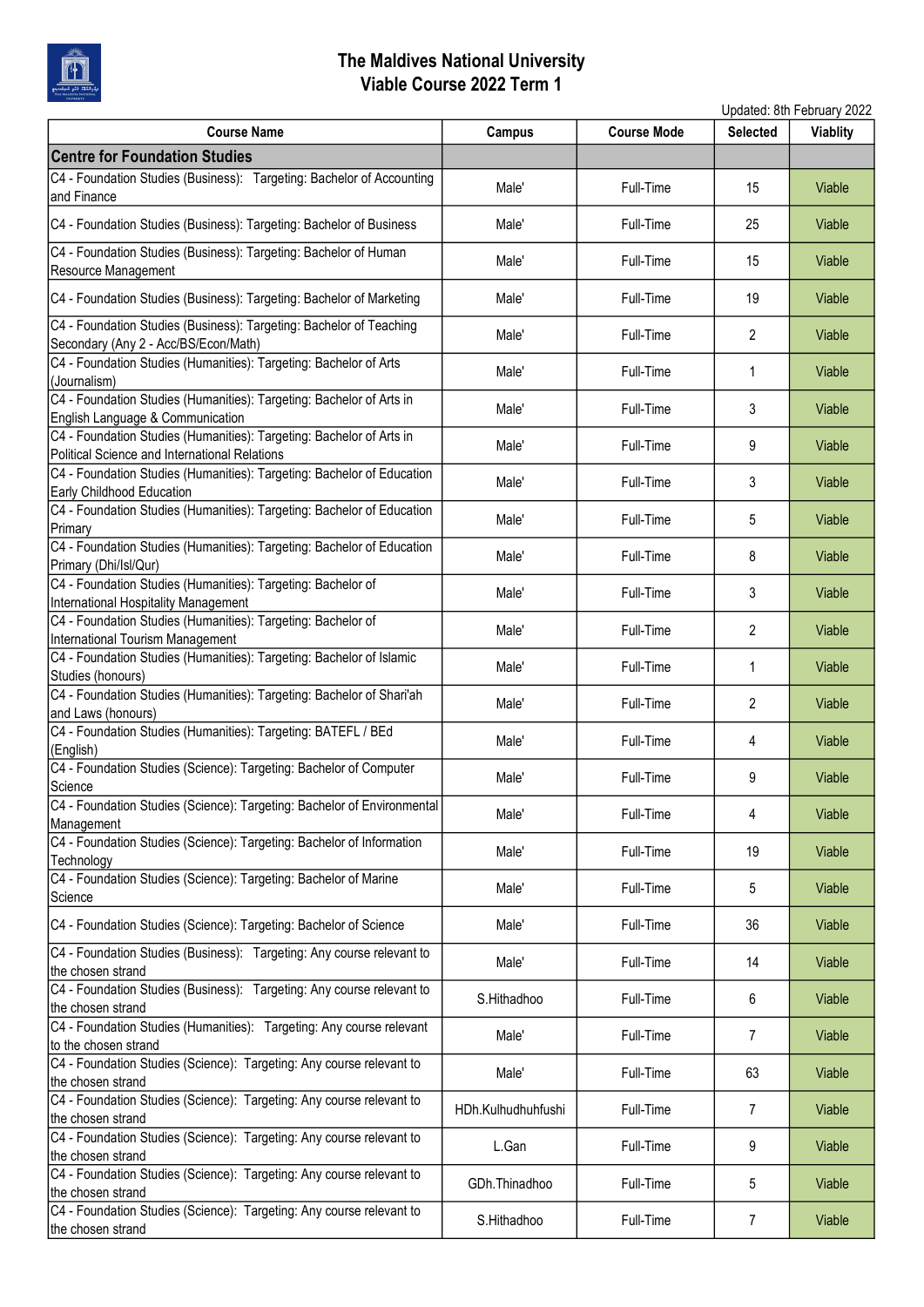

| Updated: 8th February 2022                                        |                    |                     |                 |          |
|-------------------------------------------------------------------|--------------------|---------------------|-----------------|----------|
| <b>Course Name</b>                                                | <b>Campus</b>      | <b>Course Mode</b>  | <b>Selected</b> | Viablity |
| English For Further Studies                                       | Male'              | Full-Time (Blended) | 23              | Viable   |
| <b>Centre for Maritime Studies</b>                                |                    |                     |                 |          |
| Certificate 4 in Marine Operations                                | Male'              | Full-Time           | 15              | Viable   |
| <b>Faculty of Arts</b>                                            |                    |                     |                 |          |
| Certificate 3 in Arabic Language                                  | Male'              | Full-Time           | 12              | Viable   |
| Certificate 3 in Arabic Language                                  | HDh.Kulhudhuhfushi | Full-Time (Evening) | 8               | Viable   |
| Certificate 3 in Arabic Language                                  | L.Gan              | Full-Time (Weekend) | 8               | Viable   |
| Certificate 3 in Arabic Language                                  | S.Hithadhoo        | Full-Time           | 8               | Viable   |
| Advanced Certificate in Arabic Language                           | Male'              | Full-Time           | 16              | Viable   |
| Advanced Certificate in Arabic Language                           | GDh.Thinadhoo      | Full-Time (Evening) | 7               | Viable   |
| Advanced Certificate in Journalism                                | Male'              | Full-Time (Evening) | $\overline{7}$  | Viable   |
| Advanced Certificate in Library & Information Services            | Male'              | Full-Time (Blended) | $\overline{7}$  | Viable   |
| Advanced Certificate in Visual Arts                               | Male'              | Full-Time (Evening) | 5               | Viable   |
| Diploma in Arabic Language                                        | Male'              | Full-Time (Evening) | 6               | Viable   |
| Diploma in Journalism                                             | Male'              | Full-Time (Evening) | 6               | Viable   |
| Diploma in Library & Information Services                         | Male'              | Full-Time (Blended) | 4               | Viable   |
| Bachelor of Arts (Library & Information Management)               | Male'              | Full-Time (Blended) | 36              | Viable   |
| Bachelor of Arts in Political Science and International Relations | Male'              | Full-Time (Evening) | 22              | Viable   |
| <b>Faculty of Education</b>                                       |                    |                     |                 |          |
| Advanced Certificate in Education                                 | Male'              | Full-Time (Blended) | 16              | Viable   |
| Advanced Certificate in Education                                 | HDh.Kulhudhuhfushi | Full-Time (Blended) | $\overline{7}$  | Viable   |
| Bachelor of Arts Teaching English as a Foreign Language           | Male'              | Full-Time (Morning) | 10              | Viable   |
| Bachelor of Education Primary (Islam/Quran)                       | Male'              | Full-Time (Evening) | 7               | Viable   |
| Bachelor of Education Secondary (Dhivehi Language & Litrature)    | Male'              | Full-Time (Blended) | 4               | Viable   |
| Bachelor of Education Secondary (English)                         | Male'              | Full-Time (Morning) | 1               | Viable   |
| Bachelor of Teaching Primary (Islam/Quran)                        | Male'              | Full-Time (Evening) | 5               | Viable   |
| Bachelor of Teaching Secondary (Dhivehi Language & Litrature)     | Male'              | Full-Time (Blended) | 10              | Viable   |
| Master of Education( Dhivehi Language Teaching)                   | Male'              | Full-Time (Blended) | 21              | Viable   |
| Master of Education( English Language Teaching)                   | Male'              | Full-Time (Blended) | 12              | Viable   |
| Masters of Education                                              | Male'              | Full-Time (Blended) | 25              | Viable   |
| Masters of Education                                              | HDh.Kulhudhuhfushi | Full-Time (Blended) | 17              | Viable   |
| <b>Masters of Education</b>                                       | S.Hithadhoo        | Full-Time (Blended) | 7               | Viable   |
| <b>Faculty of Engineering, Science and Technology</b>             |                    |                     |                 |          |
| Certificate 3 in Electrotechnical Technology                      | HDh.Kulhudhuhfushi | Full-Time           | 8               | Viable   |
| Certificate 3 in Electrotechnical Technology                      | GDh.Thinadhoo      | Full-Time           | 6               | Viable   |
| Certificate 3 in Welding & Sheet Metal                            | HDh.Kulhudhuhfushi | Full-Time           | 8               | Viable   |
| Advanced Certificate in Engine Repair & Maintenance               | HDh.Kulhudhuhfushi | Full-Time           | 5               | Viable   |
| Advanced Certificate in Information Technology                    | Male'              | Full-Time           | 39              | Viable   |
| Advanced Certificate in Information Technology                    | S.Hithadhoo        | Full-Time (Morning) | 5               | Viable   |
| Bachelor of Arts in Architectural Design                          | Male'              | Full-Time           | 20              | Viable   |
| Bachelor of Civil Engineering (Hons)                              | Male'              | Full-Time           | 11              | Viable   |
| Bachelor of Computer Science                                      | Male'              | Full-Time           | 21              | Viable   |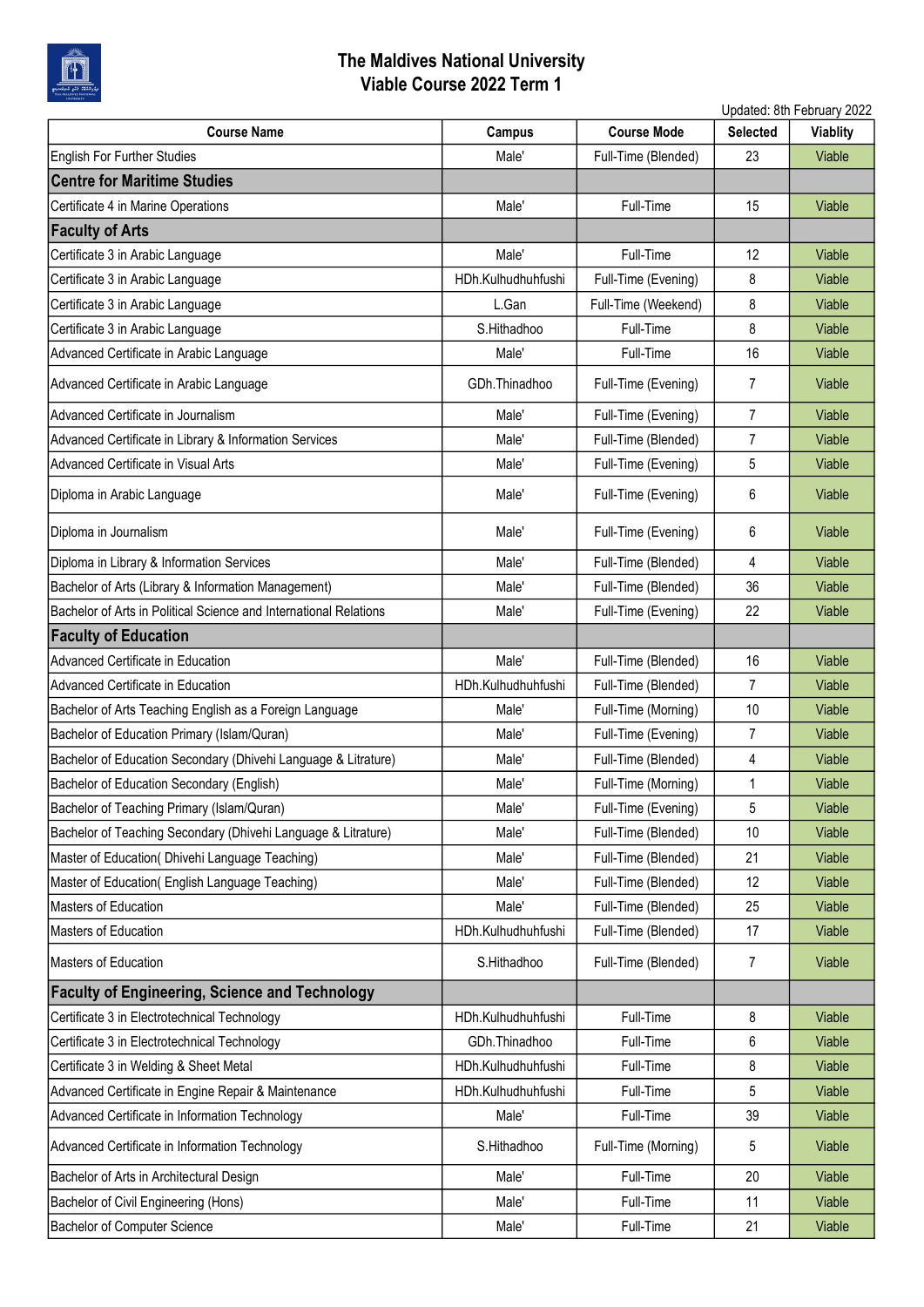

|                                                         | Updated: 8th February 2022 |                     |                 |                 |
|---------------------------------------------------------|----------------------------|---------------------|-----------------|-----------------|
| <b>Course Name</b>                                      | <b>Campus</b>              | <b>Course Mode</b>  | <b>Selected</b> | <b>Viablity</b> |
| Bachelor of Information Technology                      | S.Hithadhoo                | Full-Time           | 14              | Viable          |
| <b>Bachelor of Marine Science</b>                       | Male'                      | Full-Time           | 13              | Viable          |
| <b>Faculty of Health Science</b>                        |                            |                     |                 |                 |
| Advanced Certificate in Counselling                     | Male'                      | Full-Time (Evening) | 36              | Viable          |
| Advanced Certificate in Pharmacy                        | Male'                      | Full-Time (Morning) | 20              | Viable          |
| Advanced Certificate in Pharmacy                        | S.Hithadhoo                | Full-Time (Morning) | 6               | Viable          |
| Advanced Certificate in Primary Health Care             | Male'                      | Full-Time           | 17              | Viable          |
| Diploma in Primary Health Care (B)                      | Male'                      | Full-Time (Blended) | 4               | Viable          |
| <b>Bachelor of Counselling</b>                          | Male'                      | Full-Time (Evening) | 21              | Viable          |
| Bachelor of Medical Laboratory Science (A)              | Male'                      | Full-Time (Morning) | 24              | Viable          |
| Bachelor of Primary Health Care                         | Male'                      | Full-Time           | 6               | Viable          |
| Bachelor of Primary Health Care (B)                     | Male'                      | Full-Time (Blended) | 13              | Viable          |
| Bachelor of Psychology                                  | Male'                      | Full-Time (Morning) | 32              | Viable          |
| <b>Faculty of Hospitality &amp; Tourism Studies</b>     |                            |                     |                 |                 |
| Certificate 3 in Culinary Arts                          | Male'                      | Full-Time (Morning) | 19              | Viable          |
| Certificate 3 in Culinary Arts                          | Male'                      | Full-Time (Evening) | 15              | Viable          |
| Certificate 3 in Food & Beverage Operations             | Male'                      | Full-Time (Blended) | 8               | Viable          |
| Certificate 3 in Front Office Operations                | Male'                      | Full-Time (Morning) | 10              | Viable          |
| Certificate 3 in Pattiserie                             | Male'                      | Full-Time (Morning) | 8               | Viable          |
| Certificate 3 in Pattiserie                             | Male'                      | Full-Time (Evening) | 10              | Viable          |
| Advanced Certificate in Hospitality and Tourism Studies | Male'                      | Full-Time (Morning) | 33              | Viable          |
| Bachelor of International Tourism Management            | Male'                      | Full-Time (Blended) | 23              | Viable          |
| <b>Faculty of Shari'ah and Law</b>                      |                            |                     |                 |                 |
| Advanced Certificate for Imaam and Khateeb              | Male'                      | Full-Time (Blended) | 8               | Viable          |
| Advanced Certificate for Imaam and Khateeb              | L.Gan                      | Full-Time (Blended) | 9               | Viable          |
| Advanced Certificate in Islamic Studies                 | Male'                      | Full-Time (Blended) | 8               | Viable          |
| Advanced Certificate in Islamic Studies                 | L.Gan                      | Full-Time (Blended) | 12              | Viable          |
| Advanced Certificate in Shari'ah and Law                | Male'                      | Full-Time (Evening) | 16              | Viable          |
| Bachelor of Shari'ah & Law (Honours)                    | Male'                      | Full-Time (Evening) | 19              | Viable          |
| Master of Laws                                          | Male'                      | Full-Time (Evening) | 19              | Viable          |
| <b>MNU Business School</b>                              |                            |                     |                 |                 |
| AAT Advanced Diploma in Accounting (Level 3)            | Male'                      | Full-Time (Morning) | 16              | Viable          |
| Advanced Certificate in Management                      | Male'                      | Full-Time (Morning) | 40              | Viable          |
| Bachelor of Accounting and Finance                      | Male'                      | Full-Time (Evening) | 40              | Viable          |
| Bachelor of Accounting and Finance                      | S.Hithadhoo                | Full-Time (Evening) | 12              | Viable          |
| <b>Bachelor of Business</b>                             | Male'                      | Full-Time (Evening) | 43              | Viable          |
| Bachelor of Human Resource Management                   | Male'                      | Full-Time (Evening) | 19              | Viable          |
| Master of Business Administration                       | Male'                      | Full-Time (Evening) | 40              | Viable          |
| <b>School of Medicine</b>                               |                            |                     |                 |                 |
| Degree in Doctor of Medicine (MD) / MBBS                | Male'                      | Full-Time           | 48              | Viable          |